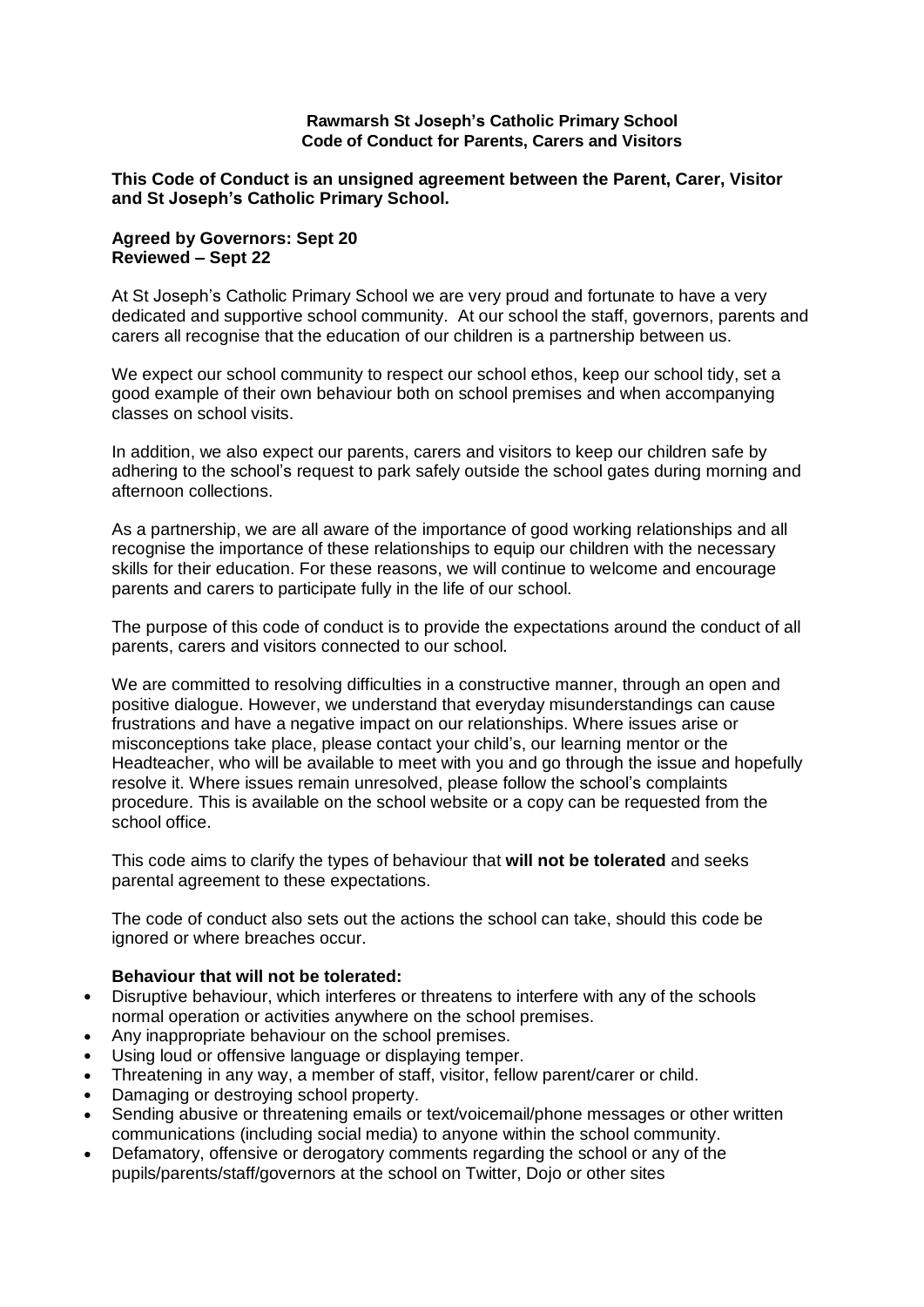- The use of physical, verbal or written aggression towards another adults or child. This includes physical punishment of your own child on school premises.
- Approaching someone else's child in order to discuss or chastise them because of the actions of this child towards their own child. (Such an approach to a child may be seen to be an assault on that child and may have legal consequences)
- Smoking, taking illegal drugs or the consumption of alcohol on school premises. (Alcohol may only be consumed during authorised events)
- Dogs being brought on to the school premises. (other than guide dogs)

Should **any** of the above occur on school premises or in connection with school the school may feel it is necessary to take action by contacting the appropriate authorities or consider banning the offending adult from entering the school premises.

Thank you for abiding by this code in our school. By working together we can create a positive and uplifting environment not only for the children but also all who work and visit our school.

It is important for parents and carers to make sure any persons collecting their children are aware of this policy.

## **What happens if someone ignores or breaks the code?**

In the event of any parent/carer or visitor of the school breakin, this code then proportionate actions will be taken as follows:

In cases where the unacceptable behaviour is considered to be a serious and potentially criminal matter, the concerns will in the first instance be referred to the Police. This will include any or all cases of threats or violence and actual violence to any child, staff or governor in the school, This will also include anything that could be seen as a sign of harassment of any member of the school community, such as any form of insulting social media post or any form of social media cyber bullying. In cases where evidence suggests that behaviour would be tantamount to libel or slander, then the school will refer the matter to the County Councils Legal Team for further action. In cases where the code of conduct has been broken but the breach was not libellous, slanderous or criminal matter, then the school will send out a formal letter to the parent/carer with an invite to a meeting.

If the parent/carer refuses to attend the meeting then the school will write to the parent/carer and ask them to stop the behaviour causing the concern and warn that if they do not they may be banned from the school premises. If after this behaviour continues, the parent/carer will again be written to and informed that a ban is now in place.

**Note:** (1) a ban from the school can be introduced without having to go through all the steps offered above in more serious cases.

(2) Site bans will normally be limited in the first instance.

### **Issues of conduct with the use of Social Media**

Most people take part in online activities and social media. It's fun, interesting and keeps us connected.

The PTA has a DOJO page and there is an unofficial page set up in the school name, plus twitter, which allows parents to receive and respond to messages about school events. We encourage you to positively participate if you wish. If you are wanting a response please use DOJO or twitter.